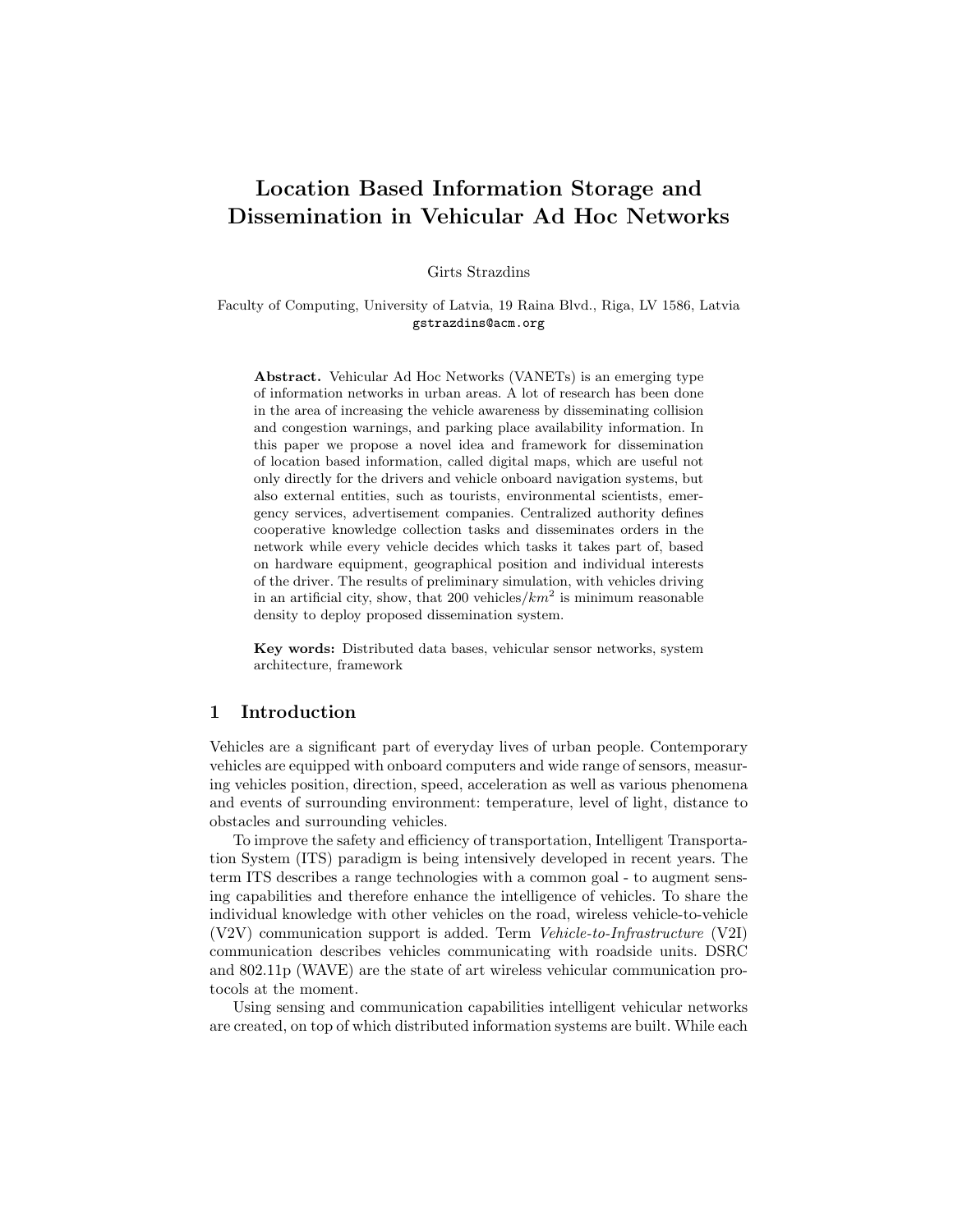vehicle has limited resources and geographical coverage, together the network possesses a great potential for large scale information collection, storage and dissemination. In previous work this potential is mainly used for collision and congestion information exchange.

In this paper we propose a novel application for vehicular networks - collection of digital maps, containing location based information, which includes, but is not limited to: traffic flow speed and congestion; parking place availability; road quality; aggressiveness of drivers (breaking, acceleration, honks); temperature; air and noise pollution; weather indicators: raininess, fogginess, windiness.

Each of the tasks require specific sensing equipment, for example, thermometer, GPS. A vehicle can take a part of all the tasks it has required hardware for.

Our work has just began, the initial results of ongoing study are presented here. More extensive research and evaluation will be done, to find optimal system parameters and bring the proposed solution in deployment.

# 2 Related work

Most of the previous research has been done in the area of collision detection and congestion information exchange. Authors of [1] propose to detect traffic jam events based on vehicle movement history. System called Nericell [2] explores the capabilities of identifying potholes, bumps and car horns on the city streets using mobile phone with accelerometers and microphone carried in a vehicle.

Physical limitations of wireless media have been studied in both simulations and real world experiments. Simulation results of the paper [3] show that maximum throughput is reached when 150-200 vehicles communicate simultaneously in the same area. A real world experiment from [4] concludes that communication time for vehicles on a highway varies from 15-30s while the average distance, at which the connection is established, is 133m. In [5] Torrent-Moreno et al. conclude that in saturated environments wireless broadcast reception rate can be as low as 20-30%.

Taking the above mentioned physical limitations in account, it is clear that it is not possible to use simple flooding for all the collected data. Various aggregation and diffusion techniques have been proposed in previous work. Authors of [6] propose to divide road in segments relative to each vehicle and aggregate data of each segment. In [7] passive on-demand cluster formation algorithm is advocated for data flooding in ad hoc networks. Authors of Cath-Up aggregation scheme [8] propose to forward messages with a random delay increasing the possibility of multiple reports to meet on their way and become aggregated. TrafficView [9] framework forwards messages in counter-flow direction, the same idea is used in [10].

Local data of multiple vehicles may appear contradictory, merging techniques must be applied to fuse it. Authors of [11] use modified Flajolet-Martin sketch as probabilistic approximation of real data values.

Pan hui et al. [12] propose to classify contacts based on their frequency and duration. The nodes with most frequent and long-lasting contacts form a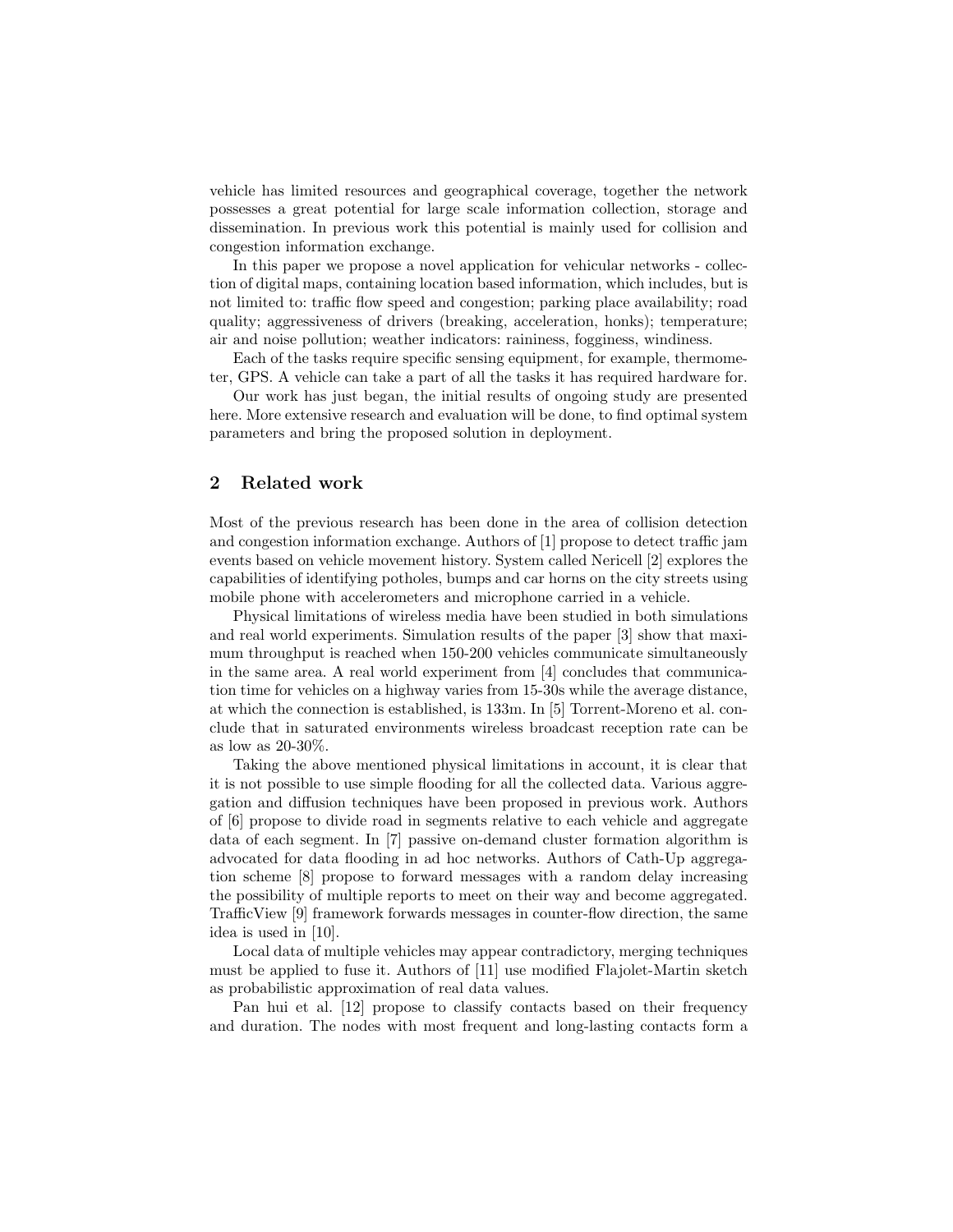community, having the greatest potential for data dissemination. Carreras et al. [13] show, that knowing neighbor interests improves the possibility of finding required data in ad hoc networks.

Several prototype systems and frameworks for traffic data exchange have been built, including CarTel [14], TrafficView [9], SOTIS [15] and Mobile Century Project [16]. Authors of SOTIS prove the ability of their system to function even when a tiny part of all vehicles (2%) are equipped with it.

However none of the previous work has been done in the area of distributed digital maps with location based information in VANETs.

# 3 Problem Description

We examine tasks of collecting spatio-temporal data using vehicles. Let us denote a spatio-temporal map by a tuple  $\langle c, w, h, u_W, u_H, t_F, t_T, t_U, V \rangle$ , where:

 $c \in N \times N$ : top-left corner of the map, described as geographical longitude and latitude, encoded with natural numbers;

 $w, h \in N$ : width and height of the maps in units  $u_W$  and  $u_H$ ;

 $u_W, u_H \in N$ : size of one width/height unit of the map, in meters;

 $t_F, t_T \in \mathbb{N}$ : time boundaries of the task (seconds after Jan/01/1970 00:00:00);

 $t_U \in N$ : time unit, described in seconds;

 $V$ : fact value set, map specific.

Example map:

 $<$  (56862487, 24289398), 1000, 800, 10, 10, 1240203600, 1240581600, 60, {0, 1}  $>$ 

Here top left corner is a point near the city of Riga, the area is 10x8km, the collection task time boundaries are from  $20/apr/2009 08:00$  until  $24/apr/2009$ 17:00, with a time unit of 60 seconds, and each fact can take value either 0 or 1.

The vehicular network contains a set of maps M. Each map contains a set of facts F. Let us denote fact as a tuple  $\langle m, a, v, t \rangle$ , where

 $m \in M$ : the map;

 $a \in N \times N$ : coordinates of the fact, offset from top-left corner;

 $v \in V$ : value of the fact, map specific;

 $t \in N$ : time, when the fact was registered by its originator.

#### 3.1 VANET specifics

Vehicular ad hoc networks pose a set of specific problems:

- 1. Rapid changes in topology is the reason, why communication is the critical problem: links are very short and dynamic;
- 2. Vehicle on-board computers have not so strict resource limitations as conventional sensor network devices or mobile phones. Therefore more computation can be done to minimize and optimize the communication.
- 3. Vehicle movements follow a common pattern: streets are static. This fact can be used to predict future locations [17] and communication links.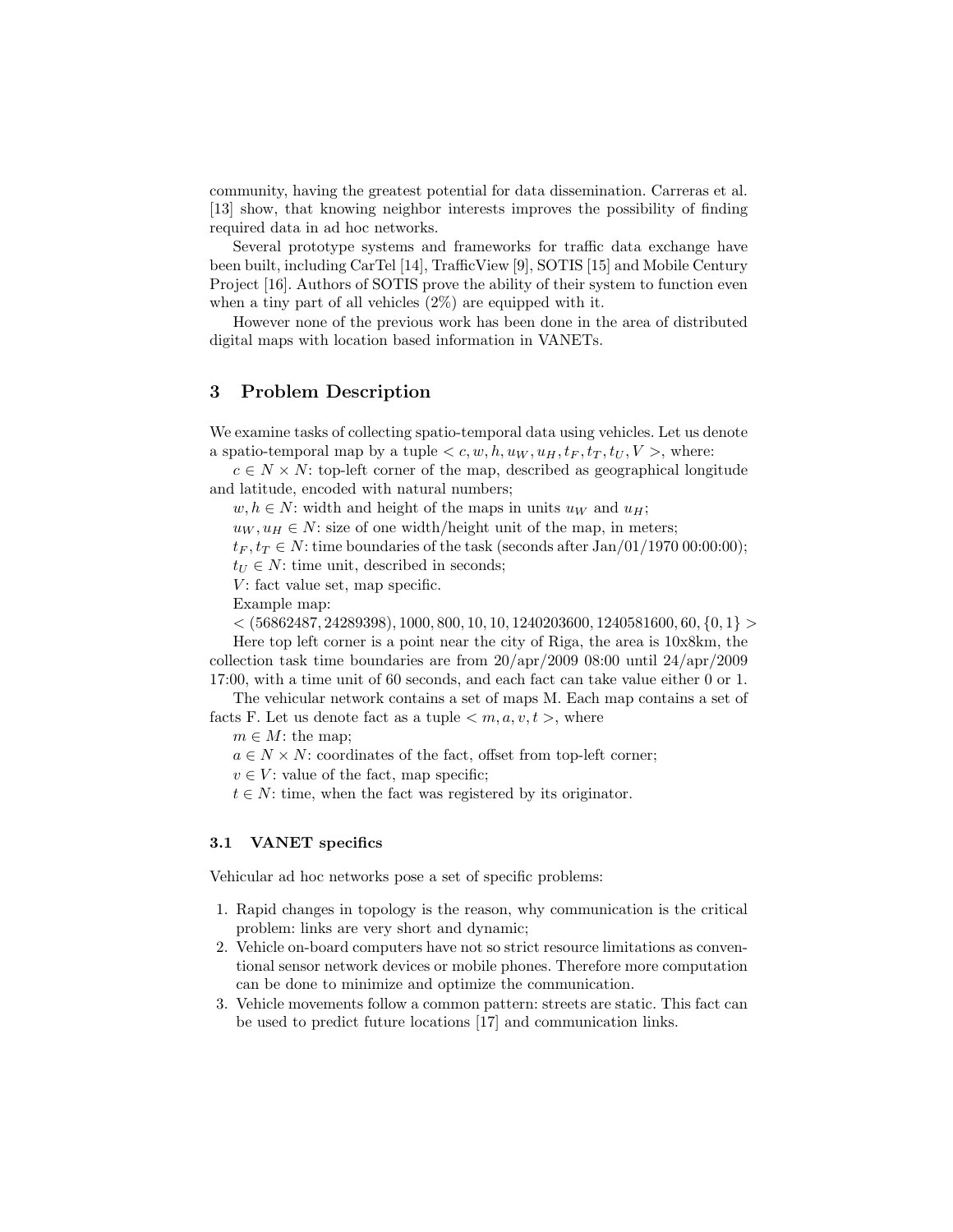# 4 Proposed solution

The goal of our application is to merge local and limited information of individual vehicles to build a consolidated map containing the knowledge of the whole vehicular network. Advantages of our approach:

- 1. The map consists of numerous, exact local measurements with increased accuracy, compared to data collected by several, statically located devices (induction loops on the roads, meteorological stations).
- 2. The data accuracy increases in more dense regions, having more vehicles.
- 3. While a central authority is used to define the region and data to collect, and maintain security, it does not break the network scalability: vehicles act as both data collectors and aggregators. It is however advisable to have subset of network nodes connected to the central data base, giving opportunity to build a complete map and provide data for external users.

The potential users of the acquired data: vehicle drivers; tourists, city visitors and local inhabitants; public transport companies; public emergency services; environmental researchers; advertisement companies.

We argue that a completely centralized solution, where each vehicle sends the data and service requests directly to a central data base, is not reasonable because:

- Centralized solution is not scalable [18];
- Direct link with centralized server requires powerful and expensive infrastructure, and more energy is required for long range communication;
- Using cellular networks invokes cost per each transmitted byte.

There are, however, several advantages of central data processing:

- In situations, when city traffic is divided in separate clusters and data is never exchanged between them, having at least one node in each cluster connected to a central database, it would serve as data bridge;
- According to [19] it is unrealistic to assume, that V2V communication will function the same way in real world, as it does in simulations, because of the low V2V-ready vehicle percentage. Therefore even a minimal infrastructure improves the communication probability;
- More resources for data storage and report generation are available to a server compared to individual vehicles;
- To share collected data with third parties, a centralized sercer is necessary;
- To issue, sign and revoke security certificates for encryption and authentication, and define data collection tasks, a central trusted authority is needed.

Based on the above arguments, we propose a hybrid approach, where a central authority (CA) defines data collection tasks and maintains security while the data is disseminated in the network in a decentralized manner, using V2V communication. Subset of network nodes function as bridge-agents between the CA and decentralized network. Requirements, proposed architecture and system components are described in the following sections of this paper.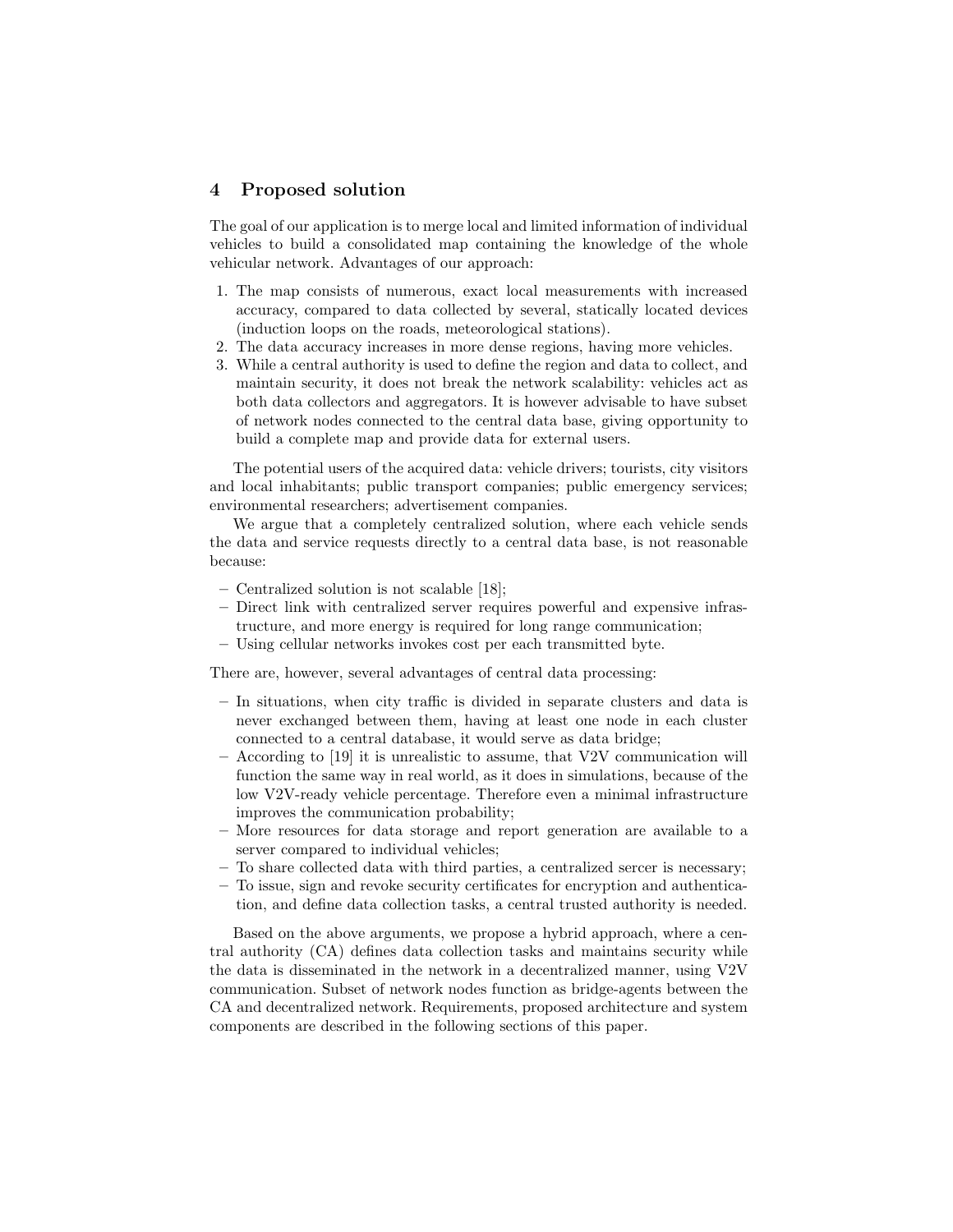#### 4.1 Requirements and Assumptions

To participate in the network, each vehicle is required to have:

- Global Positioning System (GPS) and navigation system with street maps;
- Radio communication unit (DSRC);
- Data processing unit;
- Graphical and/or audial user interface to interact with the driver.

The Intermediate Agents (IAs), which are described in the following section, require additionally a connection to the Internet, to communicate with both the vehicles (using DSRC) and the CA. The type of internet connection depends on the type of the IA - it could be a stationary base station on the road side, connected to a wired network, or a mobile taxi cab, which uses temporary connections while passing by WiFi access points. 3G cellular network is also a possible solution for IA connection to the server.

#### 4.2 System Architecture

The distributed data network consists of nodes with the following roles:

- The Central Authority (CA) a central server, which maintains a data base containing all the gathered data, defines data collection tasks, maintains security procedures and communicates with external data users. Connected to the Internet;
- Vehicles responsible for data collection and dissemination in the network. Communicate with each other, using short range radio communication;
- Intermediate Agents (IA) function as a bridge between vehicles and the CA, are connected to both vehicular network and the Internet. Deliver control meta data from the server into the network and transfer data between disconnected clusters of vehicles. A subset of vehicles (taxi cabs, public transport vehicles) or stationary base stations are potential players of the IA role;
- External data users services and information systems which use the data provided by the CA.

#### 4.3 System Components

System components are shown in Figure 1. They include three Input/Output devices, which communicate with the exterior: Radio, Sensors and User Preferences. User Preferences represent graphical/audial user interface providing communication with the driver of the vehicle. All other components are internal.

We do not specify exact algorithm for each component. For example, multiple aggregation techniques, used by Fact validator, are proposed previously, [11], [6] are some of them. Each component is a homogenous part of the system, using predefined I/O interface for communication with other system components. Multiple implementations are allowed for each component, switched at runtime.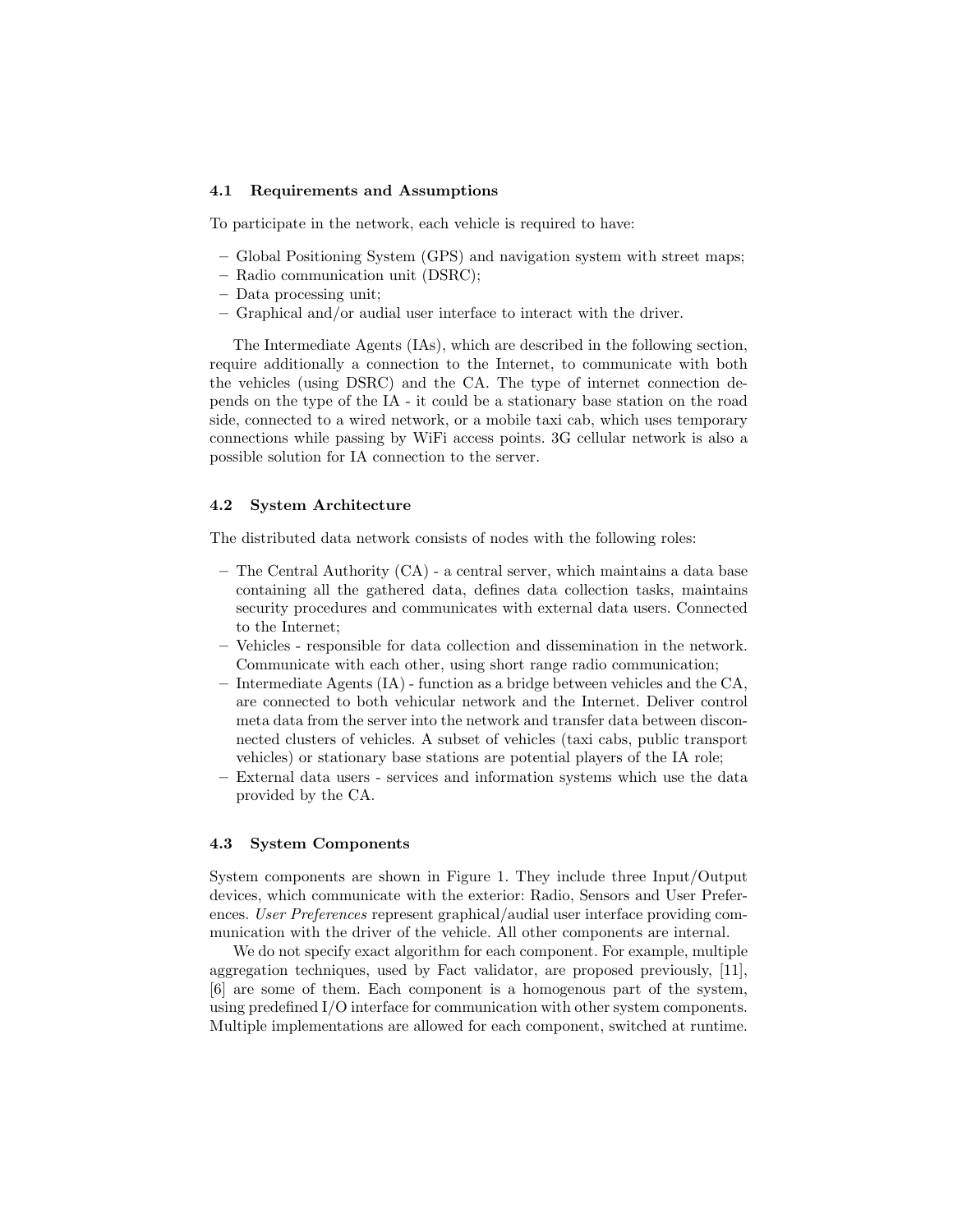

Fig. 1. System components

The remainder of this section describes motivation and function of each component.

Communicator: transforms fact and interest objects into packets and vice versa. Exchanges packets with radio transmitter. Forwards received objects to Judge. Functions as data buffer and bandwidth controller. Performs aggregation techniques, which use data forward delay variation ([8]).

Judge: receives other vehicle interests and facts, as well as CA advertised new tasks from communicator. Answers and ignores requests, based on information received from Task table and Interest table. Also stores security information to check neighbor authenticity. Forwards data to Fact validator and Neighbor table.

Neighbor table: Stores actual and frequently visited neighbor list. Used for data muling: node also stores data, which it is not directly interested in, but which is requested by its neighbors [12], [13]. Modifies local interests by sending statistics to Interest table.

Interest table: Stores local interest information in form of  $(m, r, p)$ , where  $m \in M$  - the map,  $r = \langle c_r, w_r, h_r \rangle, c_r \in N \times N, w_r, h_r \in N$  - region, described by top-left corner coordinates  $c_r$ , width  $w_r$  and height  $h_r$ ,  $p \in N$  - priority. Makes decisions based on user input, actual and frequent neighbor interests, actual data collection tasks, statistics of actual stored facts (regions with more data become less interesting) and predicted future location.

Task table: stores actual data collection tasks. Receives new tasks, advertised by the CA, from Judge. Provides information to Sensor reader and interest table.

Sensor reader : Reads raw data from sensors and position from GPS, interprets it as facts, based on actual tasks. Forwards position to Position predictor.

Position predictor: Receives position of the vehicle and calculates statistics, which are used to predict future location [17], used to prioritize local interests.

Fact storage: Data base, storing actual knowledge of the vehicle in terms of facts - locally measured and remotely received. Sends facts to Fact validator and Judge upon request. Statistics are reported to Interest table.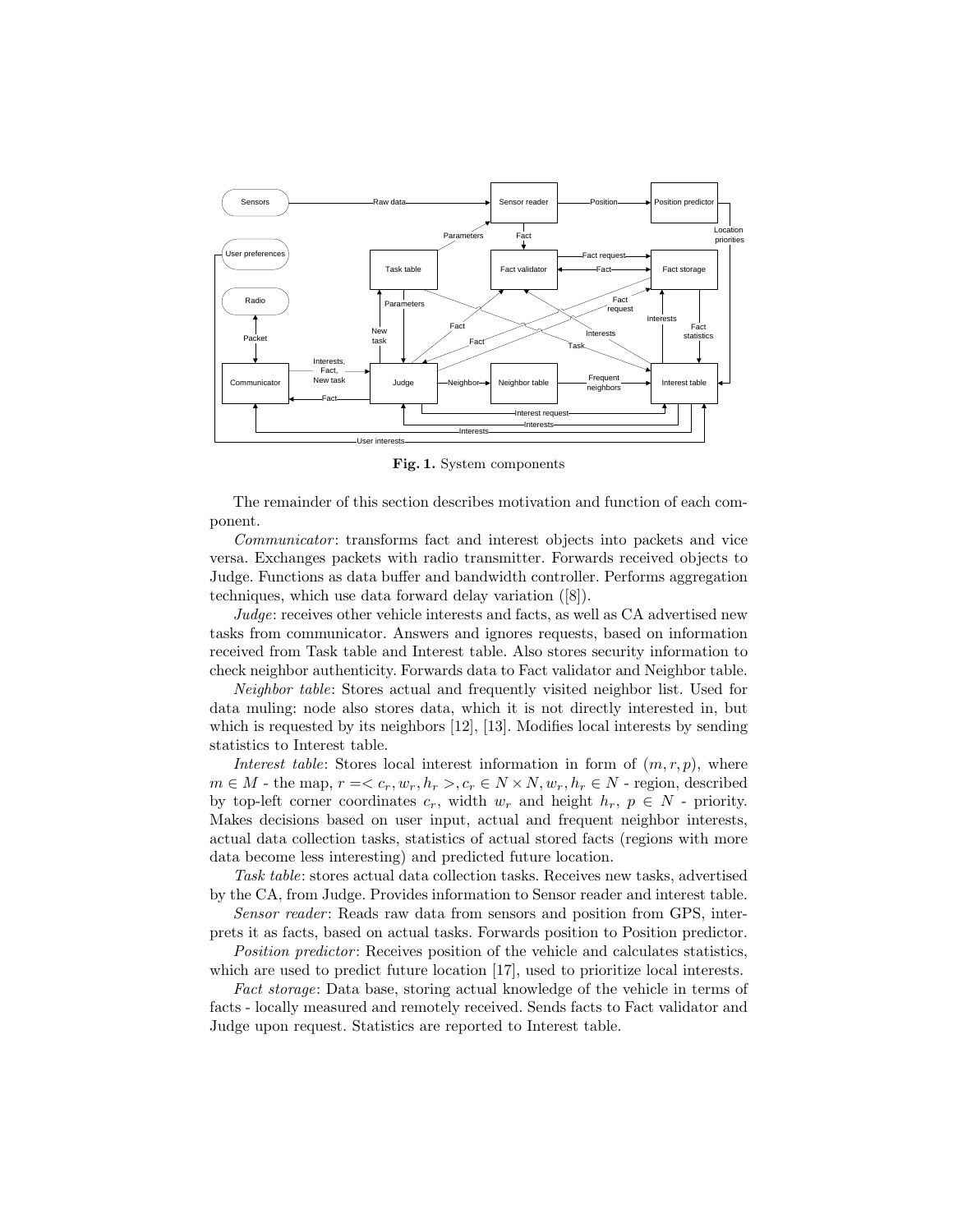Fact validator: validates new facts before storing them. Queries storage and performs aggregation when needed. Follows local interests. Serves as non-validated data storage [9]. Data validation takes computational resources and time, therefore this task has a low priority and is performed in background.



Fig. 2. Data flow in the network

#### 4.4 Communication protocol

We identify the data flow between network nodes, shown in Figure 2, without specific implementation details, which depend on Communicator component used. Whether facts are broadcasted periodically ([8]), in specific directions ([9], [10]) or only sent in response to periodically broadcasted requests containing interests, is up to implementation.

Data flow contains three different objects:

New Task: request to start new data collection task. Created by the CA, sent to all IAs. Disseminated further in the network by each IA and vehicle. Must be signed by CAs private key to assure the authenticity of the tasks origin.

Interests: request sent by IAs and vehicles to let neighbors know facts of which regions should be sent first and in higher resolution. When sending fact reports, vehicles should take interests of local neighborhood into account.

Fact: data collected by vehicles. Each vehicle forwards its fact knowledge to neighbor vehicles and IAs. IAs act the same way as vehicles, but additionally they periodically forward received facts to CA.

Interest broadcasts or fact reports serve as beacons for neighbor tracking. Therefore smaller packets containing less interests and/or facts are preferred.

### 5 Evaluation

We have made a preliminary evaluation of vehicle communication patterns in a simulated city, using  $C_{++}$  simulation application. A city of size  $1km \times 500m$  is used, streets forming a grid: horizontally and vertically, every  $20 \times 30$  meters. Vehicles are placed on streets randomly, start driving in a random direction at a random speed, distributed evenly in interval 5-50 m/s. When crossing an intersecting street, a vehicle decides whether to go straight (8/16 chance), turn left  $(3/16)$ , turn right  $(3/16)$  or turn around  $(2/16)$ . When turning, vehicle chooses a new speed at which to travel until the next turn.

We run three different simulations with 10, 100 and 1000 vehicles respectively. Simulation time was chosen 10 minutes - enough to catch global trends. The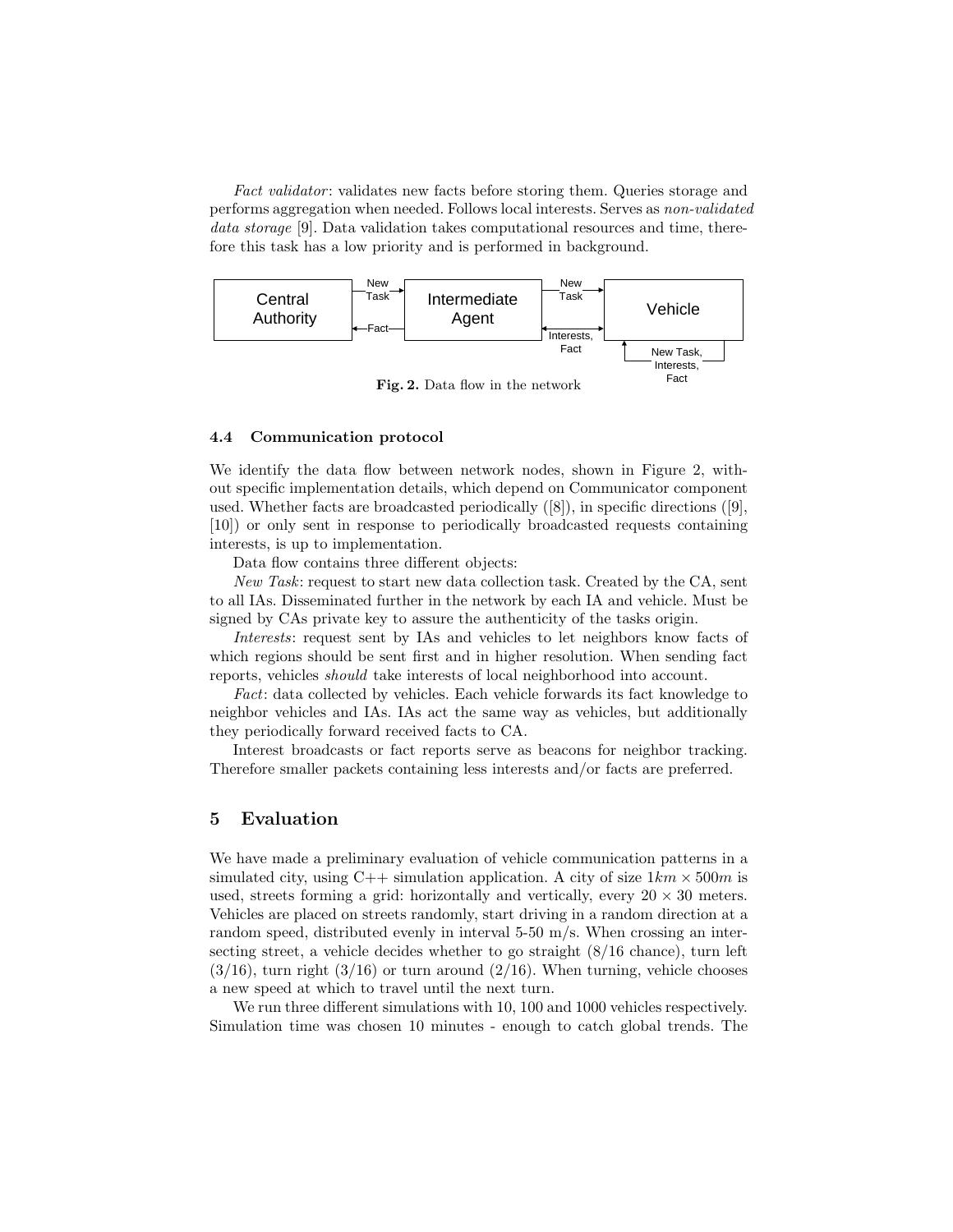communication time was fixed. Two cars are considered to be in a communication range, if they are on the same street (other area considered to be buildings, blocking signal) and the range between them is less than 200 meters (typical range for DSRC communication). The results are shown in Figure 3 - distribution of communication durations in terms of count and overall percentage.

Several conclusions can be made from the results. Communication possibility increases with vehicle count. However 80% of all sessions are shorter that 2 seconds, even for high vehicle density scenarios. Minimum reasonable vehicle density is at least  $\frac{100}{1*0.5} = 200(vehicles/km^2)$ .



Fig. 3. Communication duration distribution: (a) count; (b) percent. Logarithmic scale

# 6 Conclusion and Future Work

In this paper we propose a framework for location based information storage and dissemination in VANETs. Hybrid network architecture is used, having a central authority, which serves as centralized data base server, security maintainer and data provider to external users, and decentralized vehicular network for data collection and dissemination. Intermediate agents bridge the central authority and vehicular network together.

We have formalized the problem of data collection, described related work, potential advantages and drawbacks of both completely centralized and completely decentralized architectures. We describe the architecture of our proposed framework, identify data flow, system components and information flows in the network. A preliminary evaluation with simulated vehicular network in a small part of a city has been done. The results show, that even in dense scenarios 80% of communication sessions last only 2 seconds or less, therefore the data exchange must be done in an efficient manner.

In future work more extensive implementation and simulation work must be done. We will focus on simulating data exchange, using real life movement data traces from a set of real vehicles, driving around the city of Riga for multiple hours. A realistic radio signal propagation must also be used. Analysis of communication improvement by using static base stations is also planned.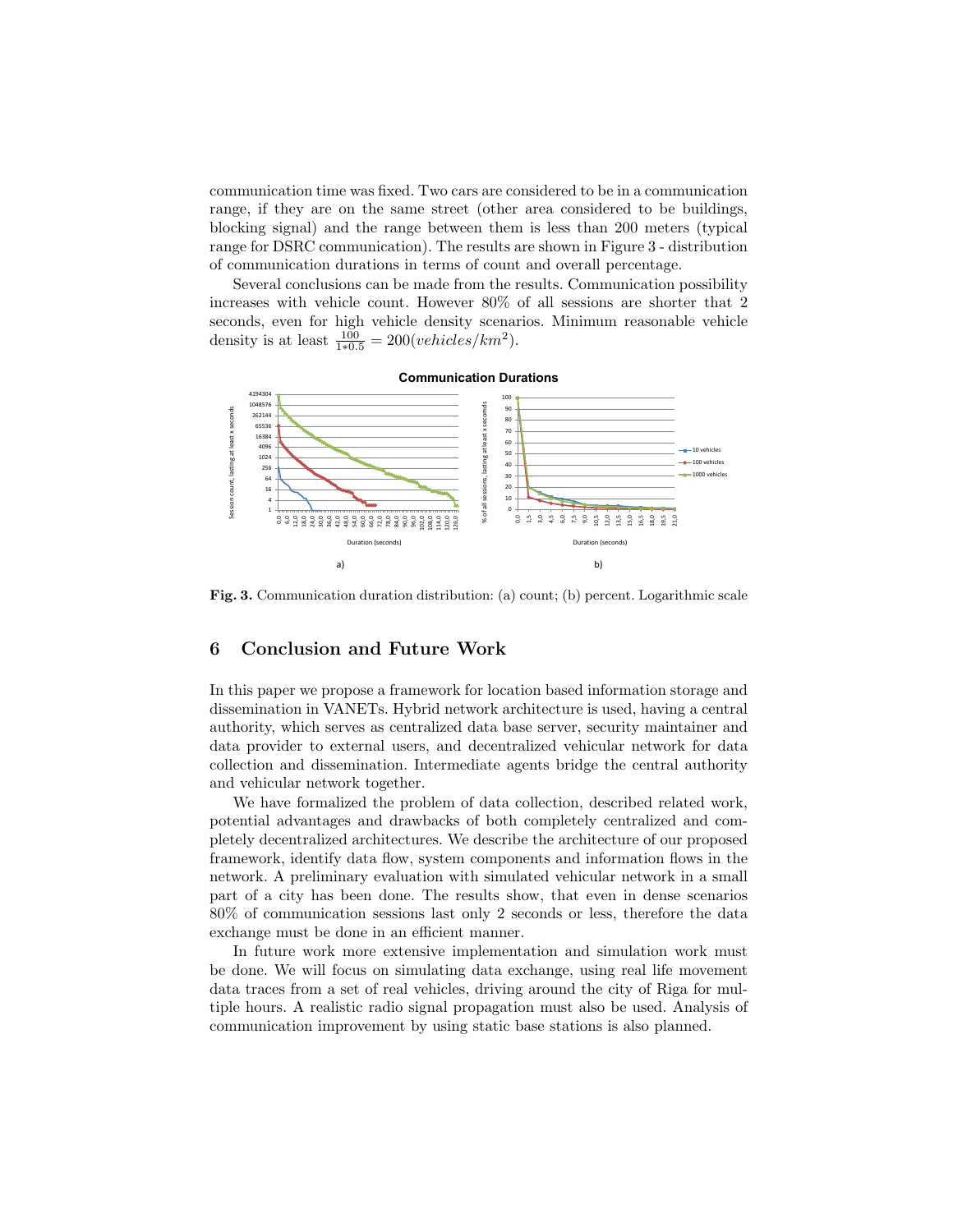# Acknowledgements

I would like to thank my advisor Leo Selavo for the assistance, comments and suggestions related to this work.

# References

- 1. Yoon, J., Noble, B., Liu, M.: Surface street traffic estimation. In: Proc. MobiSys '07, New York, NY, USA, ACM (2007) 220–232
- 2. Mohan, P., Padmanabhan, V., Ramjee, R.: Nericell: rich monitoring of road and traffic conditions using mobile smartphones. In: Proc. SenSys'08. (2008) 323–336
- 3. Eichler, S.: Performance evaluation of the IEEE 802.11 p WAVE communication standard. In: Proc. VTC'07. (2007) 2199–2203
- 4. Seada, K.: Insights from a freeway car-to-car real-world experiment. In: Proc WINTECH'08. (2008) 49–56
- 5. Torrent-Moreno, M., Jiang, D., Hartenstein, H.: Broadcast reception rates and effects of priority access in 802.11-based vehicular ad-hoc networks. In: Proc VANET'04. (2004) 10–18
- 6. Ibrahim, K., Weigle, M.: Accurate data aggregation for VANETs. In: Proc. VANET'07. (2007) 71–72
- 7. Yi, Y., Gerla, M., Kwon, T., Technologies, T.: Efficient flooding in ad hoc networks using on-demand (passive) cluster formation. contract 14
- 8. Yu, B., Gong, J., Xu, C.: Catch-Up: a data aggregation scheme for VANETs. In: Proc. VANET'08. (2008) 49–57
- 9. Nadeem, T., Dashtinezhad, S., Liao, C., Iftode, L.: Trafficview: Traffic data dissemination using car-to-car communication. ACM SIGMOBILE Mobile Computing and Communications Review 8(3) (2004) 6–19
- 10. Mitko Shopov, E.P.: Generation and dissemination of traffic information in vehicular ad-hoc networks. Computer Science (2005)
- 11. Lochert, C., Scheuermann, B., Mauve, M.: Probabilistic aggregation for data dissemination in VANETs. In: VANET'07. (2007) 1-8
- 12. Hui, P., Yoneki, E., Chan, S., Crowcroft, J.: Distributed community detection in delay tolerant networks. In: Proc MobiArch'07. (2007)
- 13. Carreras, I., De Pellegrini, F., Miorandi, D., Tacconi, D., Chlamtac, I.: Why neighbourhood matters: interests-driven opportunistic data diffusion schemes. In: Proc. CHANTS'08. (2008) 81–88
- 14. Hull, B., Bychkovsky, V., Zhang, Y., Chen, K., Goraczko, M., Miu, A., Shih, E., Balakrishnan, H., Madden, S.: Cartel: a distributed mobile sensor computing system. In: Proc. SenSys'04. (2006) 125–138
- 15. Wischoff, L., Ebner, A., Rohling, H., Lott, M., Halfmann, R.: SOTIS A Self-Organizing Traffic Information System. In: Proc. VTC'03. Volume 4. (2003)
- 16. http://traffic.berkeley.edu/
- 17. Burbey, I., Martin, T.: Predicting future locations using prediction-by-partialmatch. In: Proc. MELT'08. (2008) 1–6
- 18. Wang, W., Lu, W., Mizuta, H., Wang, G., Du, Y., Liu, W., Tang, X.: Probe Car System based Traffic Information Service Experiment. In: Proc. IS Telecommunications. (2006) 1134–1136
- 19. Misener, J.: To 'V' Or Not To 'V'? Traffic Technology International (April/May 2009) 12